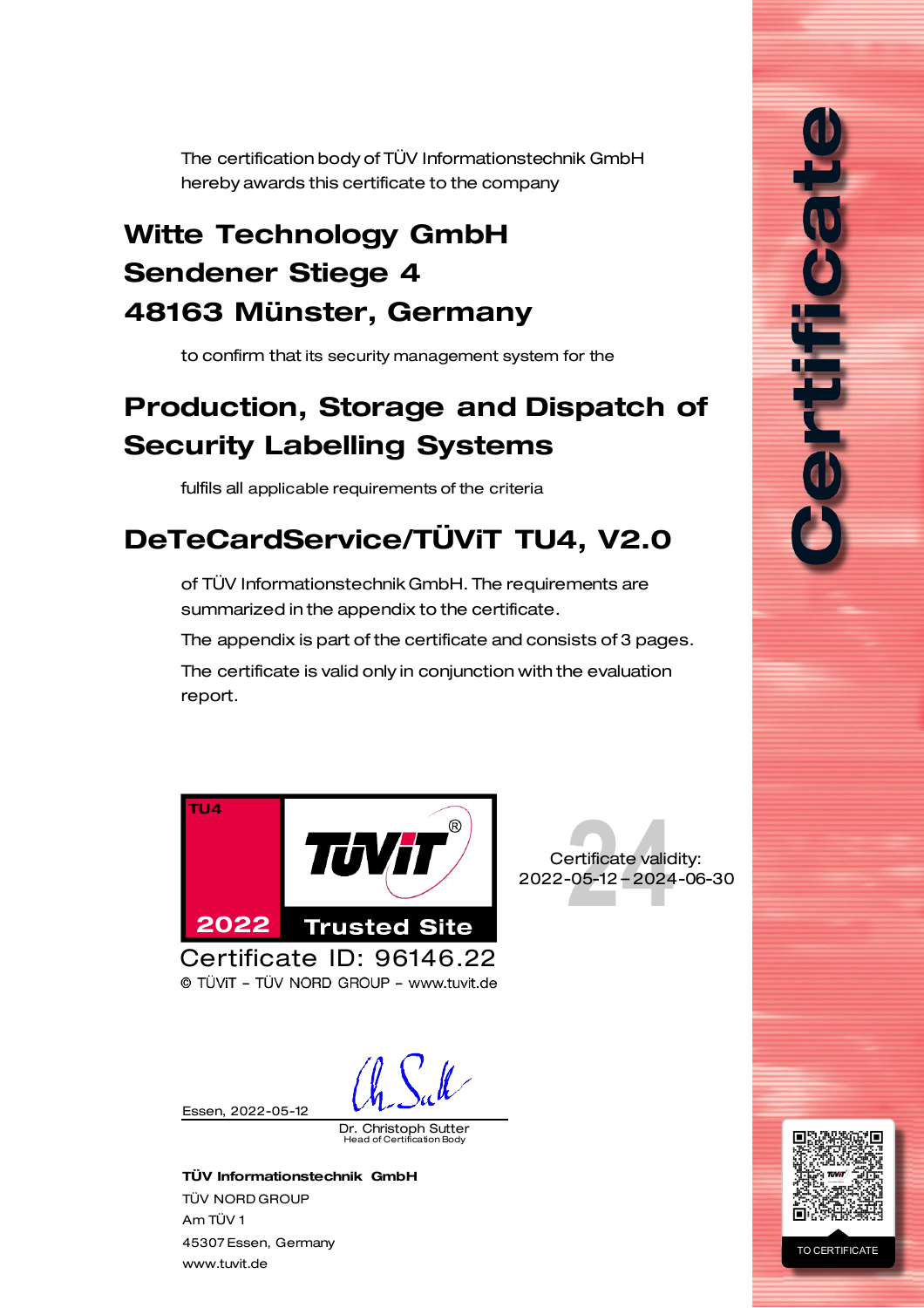Appendix to the certificate with certificate ID[: 96146.22](#page-0-0) page 1 of 3



#### Certification Scheme

The certification body of TÜV Informationstechnik GmbH performs its certification on the basis of the following certification scheme:

• German document: "Zertifizierungsprogramm (nicht akkreditierter Bereich) der Zertifizierungsstelle der TÜV Informationstechnik GmbH", version 1.1 as of 2020-03-01, TÜV Informationstechnik GmbH

### <span id="page-1-0"></span>Audit Report

• German document: "Auditprotokoll – Sicherheitsaudit", version 1.1 as of 2022-05-10, audit ID S/0101, TÜV Informationstechnik GmbH

The audit was performed at the site [48163 Münster,](#page-0-2) Germany.

#### [Audit](#page-1-0) Requirements

• "DeTeCardService/TÜViT TU4 – Requirements for Security Management Systems", Version 2.0 as of 2001-09-01

The following requirements of the TU4 criteria are not applicable for the present security management system in scope:

- 4.2.1 Production Run Chip Cards
- 4.2.2 Production Run Scratch-Off/Voucher Cards
- 5.4.1 Access Control as Material Safeguard
- 5.4.3 Access Concept
- 5.4.4 Secure Login Procedures
- 5.5 Administration Concept
- 5.7 Maintenance Works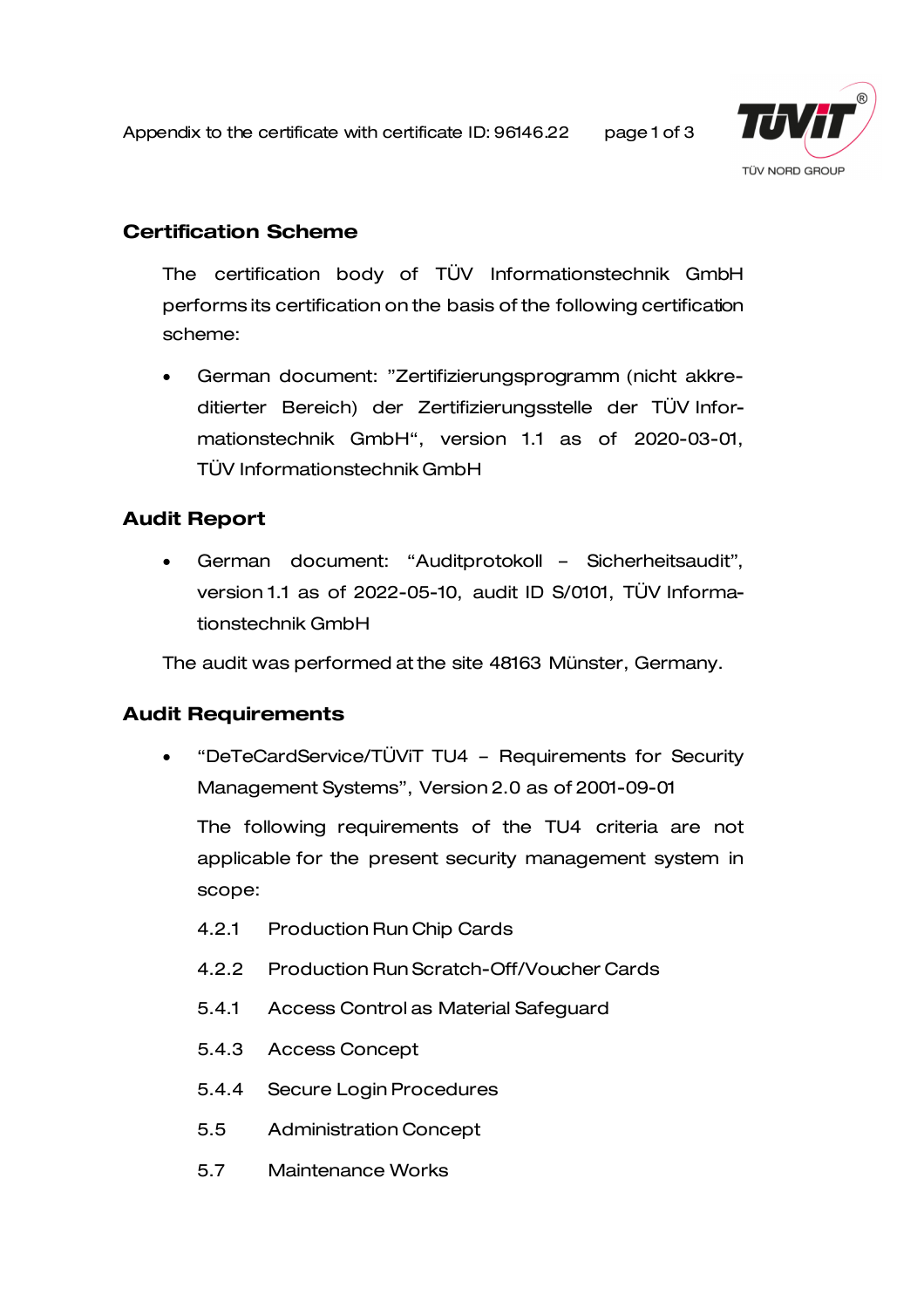Appendix to the certificate with certificate ID[: 96146.22](#page-0-0) page 2 of 3



- 5.8 Development Environment
- 5.9 Monitoring

#### [Audit](#page-1-0) Target

The target of the audit is the security management system for the production, storage of security labelling systems and delivery of company Witte Technology GmbH, Sendener Stiege 4, 48163 Münster Germany. These security labeling systems consist of security paper or foil, self-adhesive with recognizable authenticity, counterfeit proof and tamper proof features, personalized – without means of payment.

### [Audit](#page-1-0) Result

The certification confirms that the audited company has installed for the audit target a security management system according to DeTeCardService/TÜViT TU4 and utilizes it.

The audit target fulfils all applicabl[e audit](#page-1-0) requirements.

#### Summary of the [Audit](#page-1-0) Requirements

#### 1 Responsibility of the Top Management

The top management is responsible for the definition and documentation of the security policy.

#### 2 Administration

The security representative is responsible for the administration of the security management system.

#### 3 Staff Security

For all security relevant tasks only trustworthy and accordingly qualified staff are to be employed.